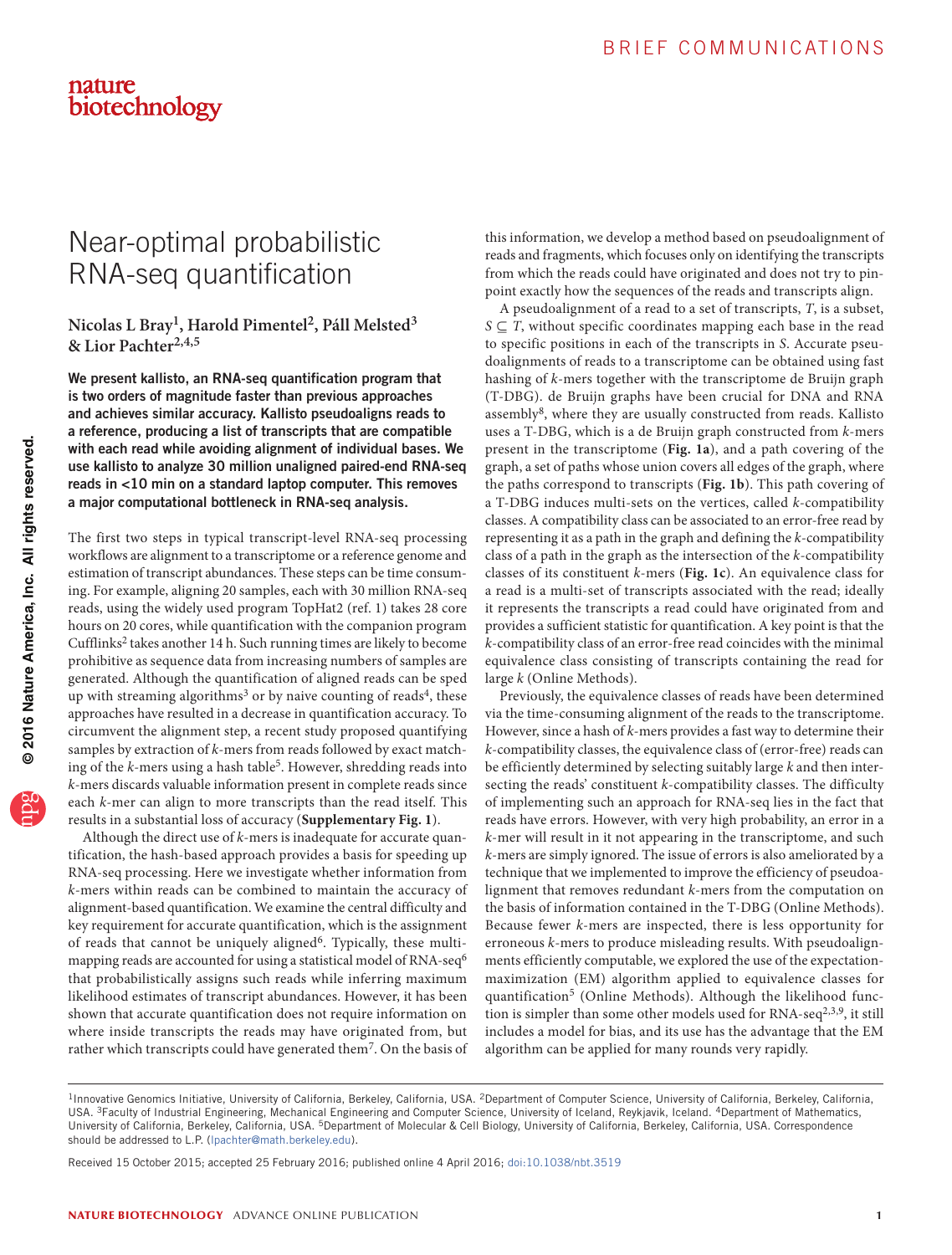# BRIEF COMMUNICATIONS

<span id="page-1-0"></span>Figure 1 Overview of kallisto. The input consists of a reference transcriptome and reads from an RNA-seq experiment. (a) An example of a read (in black) and three overlapping transcripts with exonic regions as shown. (b) An index is constructed by creating the transcriptome de Bruijn Graph (T-DBG) where nodes (v\_1, v\_2, v\_3, ... ) are *k*-mers, each transcript corresponds to a colored path as shown and the path cover of the transcriptome induces a *k*-compatibility class for each *k*-mer. (c) Conceptually, the *k*-mers of a read are hashed (black nodes) to find the *k*-compatibility class of a read. (d) Skipping (black dashed lines) uses the information stored in the T-DBG to skip *k*-mers that are redundant because they have the same *k*-compatibility class. (e) The *k*-compatibility class of the read is determined by taking the intersection of the *k-*compatibility classes of its constituent *k*-mers.

To validate and benchmark kallisto, we tested it on a set of 20 RNA-seq simulations generated with the program RSEM (RNA-Seq by Expectation Maximization)<sup>9</sup>, as well as on RNA-seq data from the Sequencing Quality Control Consortium (SEQC)<sup>10</sup> for which quantitative PCR (qPCR) can be used as an independent validation of quantification. The transcript abundances and error profiles for the simulated data were based on the quantification of sample NA12716\_7 from the Genetic European Variation in Health and Disease (GEUVADIS) data set<sup>[11](#page-2-10)</sup>. To accord with GEUVADIS samples, the simulations consisted of 30 million reads. We examine the quality of the kallisto pseudoalignments as compared to pseudoalignments extracted from Bowtie2 alignments. The two methods agreed exactly on the set of reported transcripts for 70.7% of the reads, but when they differed on the (pseudo)alignment of a read, Bowtie2 reported 8.02 transcripts on average compared to 4.96 for kallisto. Despite being much more specific than Bowtie2, kallisto had almost 100% sensitivity. The transcript of origin was contained in the set of reported transcripts for 99.89% of the reads, only 0.1% less than with Bowtie2 (99.99%). On the real data used as the basis for the simulations (NA12716\_7), the programs displayed similar characteristics. The two methods agreed exactly for 66.22% of reads where both (pseudo)aligned, and for differing reads Bowtie2 aligned to 8.94 transcripts on average, versus 4.86 for kallisto. As expected, the number of (pseudo)aligned reads was lower for the real data, with 86.5% of the reads aligned by Bowtie2 versus 90.8% pseudoaligned by kallisto.





The accuracy of kallisto is similar to those of existing RNA-seq quantification tools (**[Fig. 2a](#page-1-1)** and **Supplementary Fig. 2**) and enables a substantial improvement over Cufflinks<sup>[2](#page-2-1)</sup> and Sailfish<sup>5</sup>. The inferior performance of Cufflinks can be attributed to its limited application of the EM algorithm in cases where reads multi-map across genomic locations<sup>12</sup>. Unlike Sailfish<sup>[5](#page-2-4)</sup>, which shreds reads into *k*-mers for fast hashing, resulting in a loss of information, kallisto's pseudoalignments explicitly preserve the information provided by *k-*mers across reads (**Supplementary Fig. 1**).

All programs have reduced performance on paralogs owing to the similarity among genes within a family, but kallisto remains highly competitive, again almost matching RSEM's performance (**Supplementary Figs. 3** and **4**). To test kallisto's suitability for allelespecific expression quantification, we simulate reads from a transcriptome with two distinct haplotypes. The Spearman's correlation for kallisto was 0.833 vs. 0.848 for RSEM, 0.830 for eXpress and 0.706 for Sailfish, showing that kallisto is suitable for allele-specific expression. Notably, the simulation was based on RSEM, for generating both the parameters and then the data using them.

We also tested kallisto on SEQC data that has independently been quantified with qPCR. Kallisto performed similarly to other programs

<span id="page-1-1"></span>Figure 2 Performance of kallisto and other methods. (a) Accuracy of kallisto, Cufflinks, Sailfish, EMSAR, eXpress and RSEM on 20 RSEM simulations of 30 million 75-bp paired-end reads based on the abundances and error profile of GEUVADIS sample NA12716\_7 (selected for its depth of sequencing). For each simulation, we report the accuracy as the median relative difference in the estimated read count of each transcript. Estimated counts were used rather than transcripts per million (TPM) because the latter is based on both the assignment of ambiguous reads and the estimation of effective lengths of transcripts, so a program might be penalized for having a differing notion of effective length despite accurately assigning reads. The values reported are means across the 20 simulations (the variance was too small to be visible in this plot). Relative difference is defined as the absolute difference between the estimated abundance and the ground truth divided by the average of the two. (b) Total running time in minutes for processing the 20 simulated data sets of 30 million paired-end reads described in a. All processing was done using 20 cores, with programs being run with 20 threads when possible (Bowtie2, TopHat2, RSEM, Cufflinks) and 20 parallel processes otherwise (eXpress, kallisto). Each box represents one dataset. Since eXpress and kallisto process all datasets in parallel, the only quantification time shown is the maximum of all the quantifications.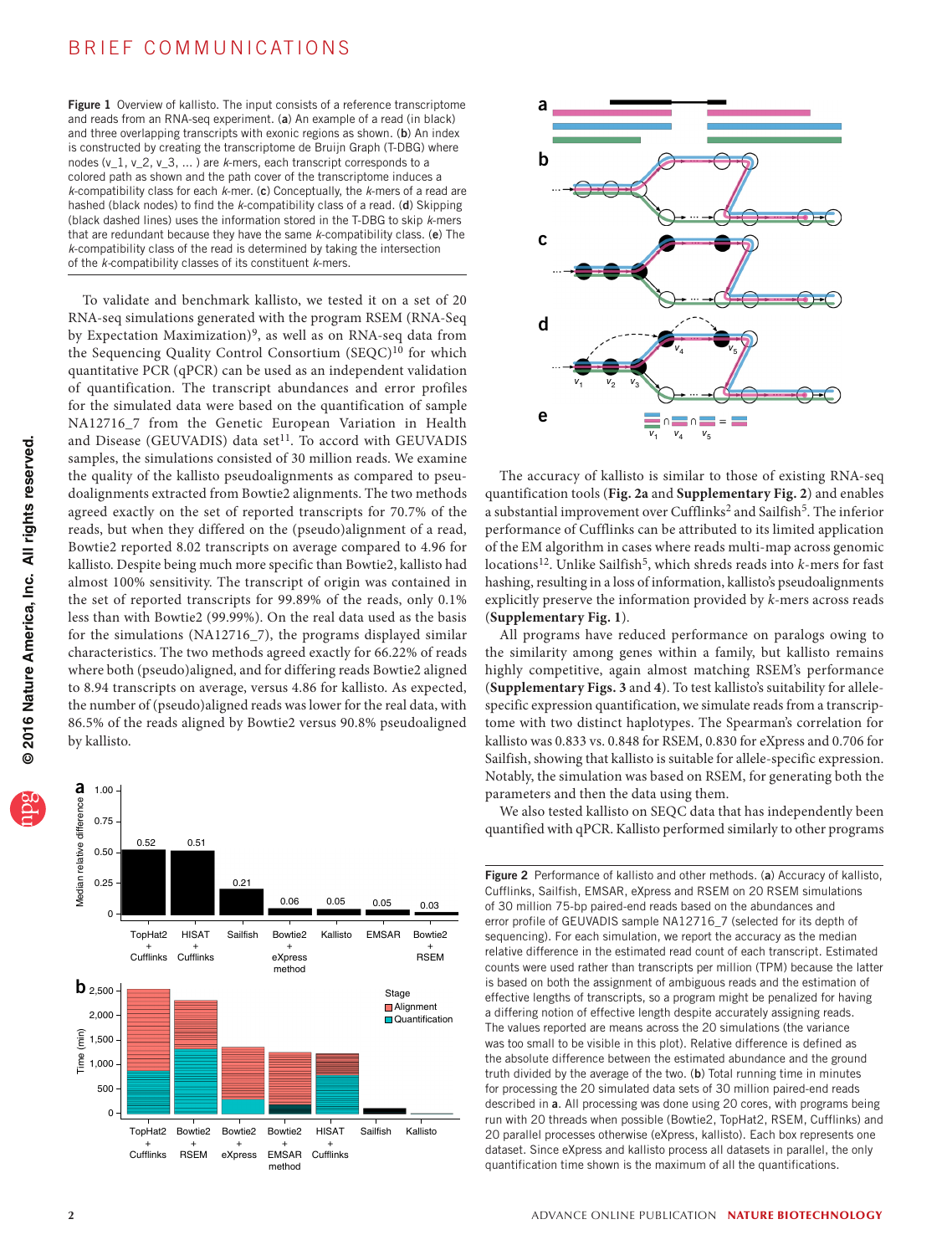(**Supplementary Table 1**). Learning sequence specific bias (Online Methods and **Supplementary Table 2**) provides a slight improvement in agreement with qPCR, similar to improvements with bias learning in Cufflinks and eXpress.

Kallisto outperformed all other methods in speed, thanks to optimizations made possible by the pseudoalignment framework (**Fig. 1d**,**e**, and Methods). Each simulation was processed on average in less than 7.5 min on a single core. The total runtime for kallisto on the simulated data was 11.47 min (**[Fig. 2b](#page-1-1)**). A simple word count of a simulated data set took 75 s, providing a lower bound for optimal quantification time and demonstrating that kallisto's speed is near optimal. The software is also memory efficient, requiring a maximum of 3.2 Gb of RAM per sample. This allows kallisto to process 30 million read simulations in less than 10 min on a small laptop with a 1.3-GHz processor, demonstrating that with kallisto, RNA-seq analysis of even large data sets is tractable on non-specialized hardware.

The speed of kallisto also enables uncertainty of abundance estimates to be quantified via the bootstrap technique of repeating analyses after resampling with replacement from the data. After the equivalence classes of the original reads have been computed, kallisto samples multinomially from the equivalence classes according to their counts and runs the EM algorithm on those newly sampled equivalence class counts. The running time for each bootstrap sample depends on the number of equivalence classes, which is much smaller than, and roughly independent of, the number of reads. While run times are transcriptome-specific, each sample typically takes on the order of 10 s, and kallisto can multithread the bootstrapping. Since the data associated with each bootstrap consists solely of a set of equivalence class counts and transcript abundances, the memory usage is trivial. We explore the accuracy with which the bootstrap can estimate the uncertainty inherent in a dataset by examining repeated 30 million read subsamples of a deep 216-million-read human RNA-seq data-set from the SEQC-MAQCIII<sup>[12](#page-2-11)</sup> consortium (**Supplementary Fig. 5**). We perform 40 bootstraps (see **Supplementary Fig. 6** for an analysis of convergence) on only a single sample of 30 million reads, yet the variance in estimates correlated highly  $(R = 0.933)$  with the variance of abundance estimates obtained from the other subsamples. While it is expected that the variance on abundance estimates should increase approximately linearly with abundance<sup>[13](#page-2-12)</sup>, our results show that there is high variability in uncertainty of estimates as a result of the complex structure of similarity among transcripts, especially multiple isoforms of genes. A naive attribution of Poisson variance to the shot noise in read count estimates from transcripts, as is commonly done in gene-level RNA-seq analyses, is revealed to be a poor proxy for the true variance (**Supplementary Figs. 7** and **8**). Thus, the bootstrap should prove to be valuable in downstream applications of RNA-seq, as kallisto now allows the uncertainty in estimates to be factored in to downstream statistical computations.

The simplicity of kallisto means that the software has few parameters. Only the *k*-mer length and the mean of the fragment length distribution are required for quantification. The latter is estimated during run-time when paired-end reads are provided. The *k*-mer length must be large enough that random sequences of length *k* do not match to the transcriptome and short enough to ensure robustness to errors. Subject to those constraints, the performance of kallisto is robust to the *k*-mer length chosen (**Supplementary Figs. 9** and **10**). Although we have focused on the performance of kallisto on RNA-seq, the method should be generally applicable to quantification of sequence census datasets $^{14}$  $^{14}$  $^{14}$ .

### **METHODS**

Methods and any associated references are available in the [online](http://dx.doi.org/10.1038/nbt.3519) [version](http://dx.doi.org/10.1038/nbt.3519) of the paper.

*Note: Any Supplementary Information and Source Data files are available in the [online](http://dx.doi.org/10.1038/nbt.3519) [version](http://dx.doi.org/10.1038/nbt.3519) of the paper.*

#### **Acknowledgments**

N.L.B., H.P. and L.P. were partially funded by NIH R01 HG006129. P.M. was partially funded by a Fulbright fellowship.

#### **AUTHOR CONTRIBUTIONS**

N.L.B. and L.P. developed the concept of pseudoalignment and conceived the idea for applying it to RNA-seq quantification. P.M. conceived the implementation using De Bruijn graphs. N.L.B., H.P., P.M. and L.P. designed the kallisto software and N.L.B. implemented a prototype. H.P. and P.M. wrote the current kallisto implementation. N.B. and H.P. automated production of the results. N.L.B., H.P., P.M. and L.P. analyzed results and wrote the paper.

#### **COMPETING FINANCIAL INTERESTS**

The authors declare no competing financial interests.

Reprints and permissions information is available online at [http://www.nature.com/](http://www.nature.com/reprints/index.html) [reprints/index.html.](http://www.nature.com/reprints/index.html)

- <span id="page-2-0"></span>1. Kim, D. *et al. Genome Biol.* 14, R36 (2013).
- <span id="page-2-1"></span>2. Trapnell, C. *et al. Nat. Biotechnol.* 28, 511–515 (2010).
- <span id="page-2-2"></span>3. Roberts, A. & Pachter, L. *Nat. Methods* 10, 71–73 (2013).
- <span id="page-2-3"></span>4. Anders, S., Pyl, P.T. & Huber, W. *Bioinformatics* 31, 166–169 (2015).
- <span id="page-2-4"></span>5. Patro, R., Mount, S.M. & Kingsford, C. *Nat. Biotechnol.* 32, 462–464 (2014).
- <span id="page-2-5"></span>6. Mortazavi, A., Williams, B.A., McCue, K., Schaeffer, L. & Wold, B. *Nat. Methods* 5, 621–628 (2008).
- <span id="page-2-6"></span>7. Nicolae, M., Mangul, S., Măndoiu, I. & Zelikovsky, A. in Algorithms in Bioinformatics (eds. Moulton, V. & Singh, M.) 202–214 (Springer, 2010).
- <span id="page-2-7"></span>8. Compeau, P.E.C., Pevzner, P.A. & Tesler, G. *Nat. Biotechnol.* 29, 987–991 (2011).
- <span id="page-2-8"></span>9. Li, B. & Dewey, C.N. *BMC Bioinformatics* 12, 323 (2011).
- <span id="page-2-9"></span>10. SEQC/MAQC-III Consortium. *Nat. Biotechnol.* 32, 903–914 (2014).
- <span id="page-2-10"></span>11. Lappalainen, T. *et al. Nature* 501, 506–511 (2013).
- <span id="page-2-11"></span>12. Roberts, A., Trapnell, C., Donaghey, J., Rinn, J.L. & Pachter, L. *Genome Biol.* 12, R22 (2011).
- <span id="page-2-12"></span>13. Marioni, J.C., Mason, C.E., Mane, S.M., Stephens, M. & Gilad, Y. *Genome Res.* 18, 1509–1517 (2008).
- <span id="page-2-13"></span>14. Wold, B. & Myers, R.M. *Nat. Methods* 5, 19–21 (2008).